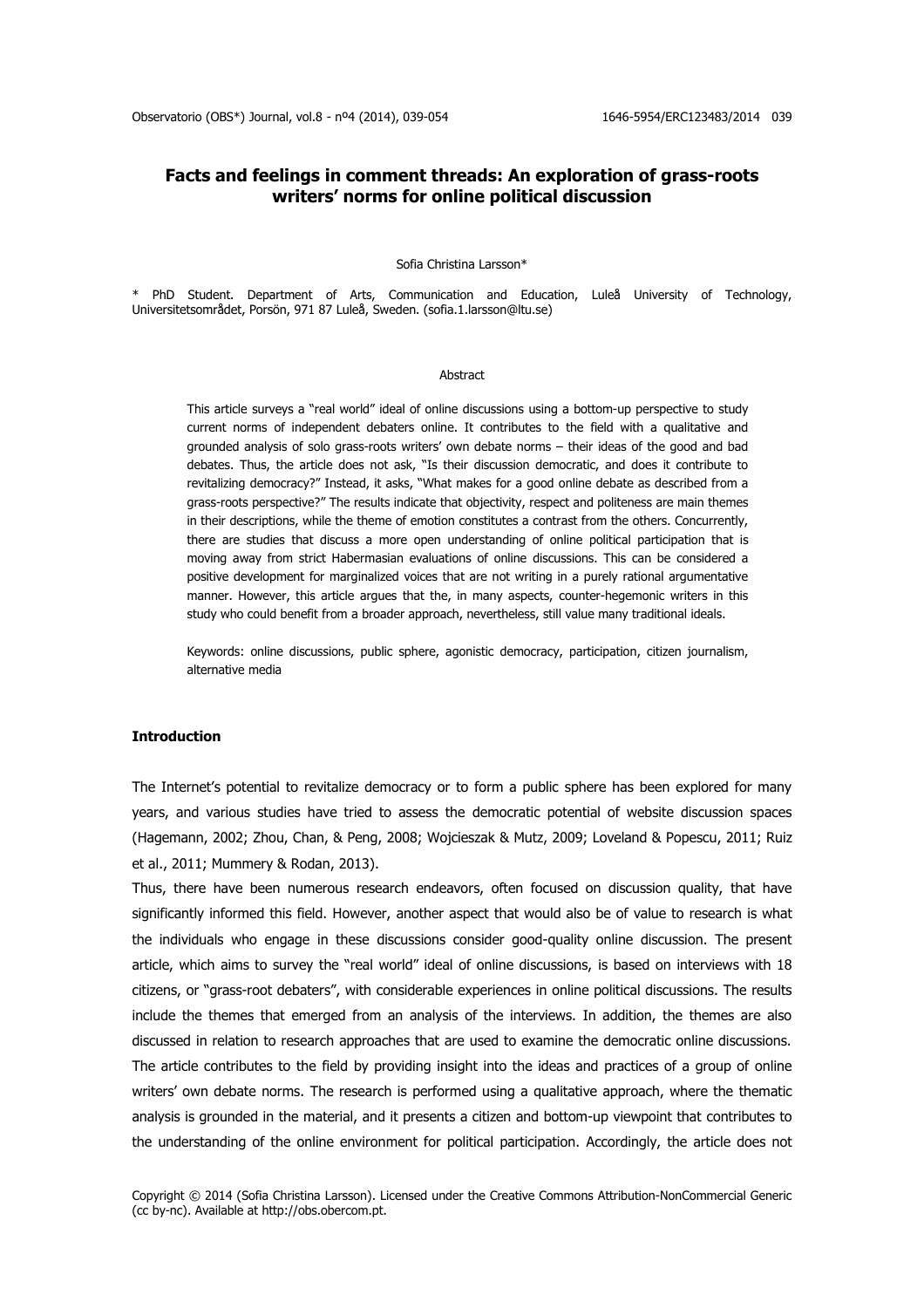explore, as many other projects have, whether the discussion is democratic or whether it contributes to revitalizing democracy. Rather, this article asks, "What makes for good online debate, as described from the grass-roots perspective?" The results paint a picture of the ideas of what the grass-roots writers believe a good online debate should be like, and it opens a discussion regarding the balance of emotions and passion within a respectful and objective online political debate.

The overarching interest relates to the possibilities for grass-roots writers and debaters to participate in the public debate through online media, and thus it adopts a bottom-up perspective. The article is part of a research project regarding citizen writers on a citizen media website section dedicated to politics and civil society, where one main topic of interest relates to what impedes their participation as online grassroots writers. A major theme regarding impediments to their work focuses on the other writers' comments and the aggressiveness of the debates. Consequently, this article presents a thematic analysis of their ideas with respect to good and bad debates. This objective is broken down into two specific questions:

How do the grass-roots debaters describe good and bad online debates? How do the grass-roots debaters describe their own practices with respect to comments?

The present article contrasts with previous works through its use of a qualitative method and an approach inspired by discourse theory, agonistic democracy (Laclau & Mouffe, 2001; Mouffe, 2005) and media participation (Carpentier, 2011) to explore grass-roots writers' norms. This approach acknowledges that power and conflict are ineradicable elements in the political field, and it views the online media landscape as a site of struggle where a great variety of voices are published, although not always heard. The concept of "the political", defined by Mouffe (2005) as a sphere characterized by power and conflict, is useful for understanding the online media landscape in which these grass-roots writers participate. This perspective presents a view of citizen-produced content as part of a broad political struggle over how to interpret our world.

# **Online discussions norms and research approaches**

To date, there have been few studies on the ideas of non-profit citizen writers regarding online discussions or norms for comment writing and discussion, but there are some studies on the practice and management of commenting. Mitchelstein's research (2011) investigates the motivations for writing comments on news websites and blogs; this study shows that bloggers are positive about reading comments, and they participate because comment writers "deserve a reply" (2011, p. 2025). Witschge's (2007, p. 38; 2008, p. 83) exploration of forum moderation, norms and user reactions to moderators' involvement reveals a struggle between securing the quality of a debate and the freedom of speech (2007, p. 60) and also finds that forum managements try to regulate a balance where emotional expressions are acceptable but abuse is not (2007, p. 45-46). Ruiz et al. (2011) assess the quality of comments in online newspapers and also describe this balance between freedom of speech and respect for each other. Thus, it seems that the practice of commenting and discussing and the balance between openness and discussion quality is a subject that is currently negotiated among editors, moderators, etc. The grass-root debaters' ideas on this subject is what this study focus on. However, how have the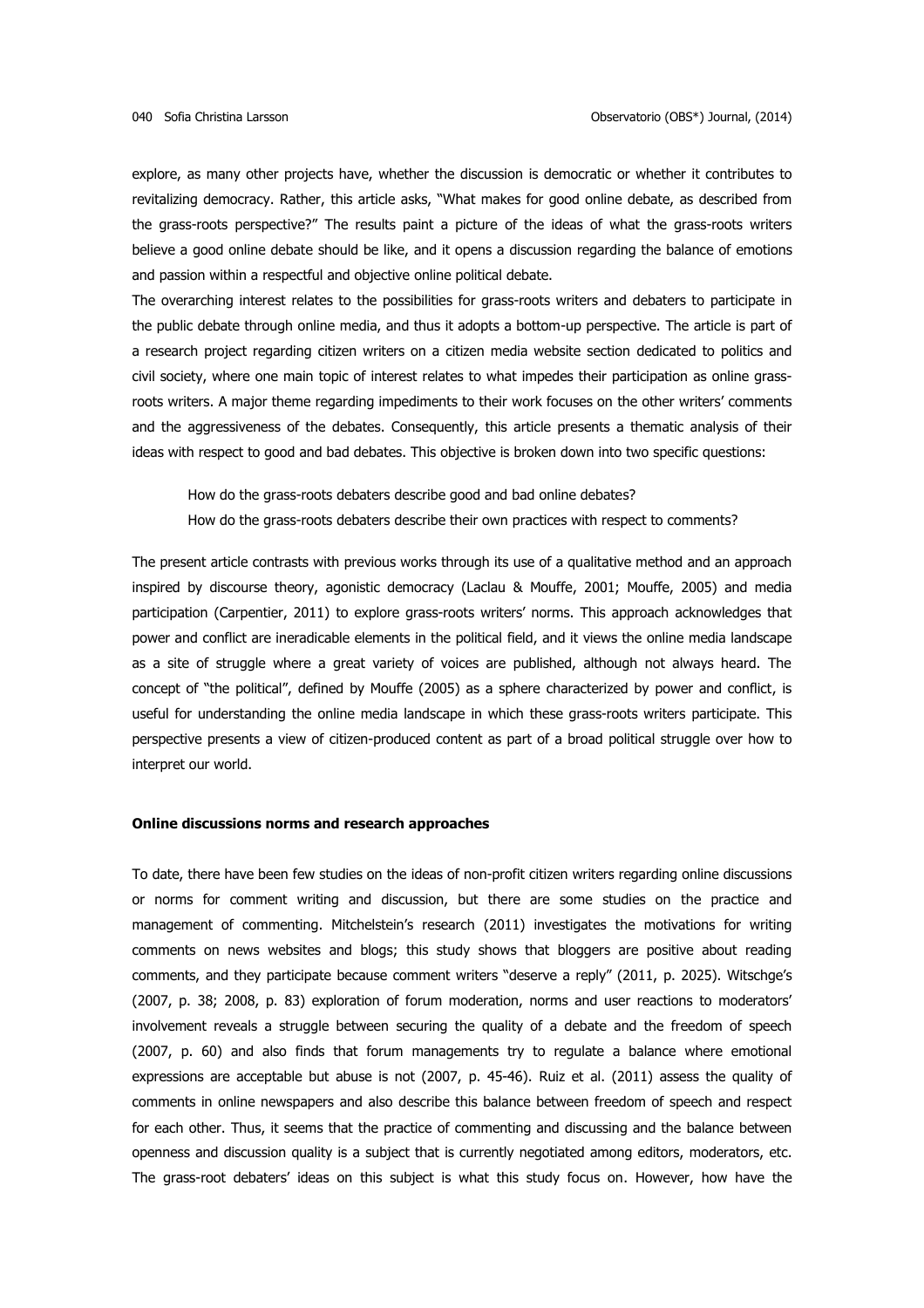scholars who assess the democratic merit of an online discussion viewed a good online debate? Various expectations regarding democratic online discussions exist in the research. Thus, studies with a deliberative approach, which are the most common within the field, draw on the work of Habermas. Schneider's (1997, p. 74) early work on online public spheres studied a Usenet newsgroup using the original public sphere concept and the following criteria: argument quality (staying on topic), equality ("equal distribution of voice among the speakers"), reciprocity and diversity. His work has later been further developed by scholars such as Dahlberg (2004), who enhanced the evaluation criteria with indicators that would advance the "net-public sphere" research. Dahlberg's set of criteria (2004, p. 29-39) and *indicators* (2004, p. 33-35) can briefly be described as:

Thematization and reasoned critique of problematic validity claims, which relate to the existence of reciprocity and that positions should be supported by reason;

Reflexivity;

Ideal-role taking, which refers to the understanding from others' perspectives, which is indicated by basic respect for others, respectful listening, and showing empathy;

Sincerity;

Inclusion and discursive equality for all in the debates; and Autonomy from state and economic power.

A later use of the deliberative approach uses the indicators rational-critical argumentation, level of mutual respect and reciprocity (Strandberg, 2008, p. 83). In addition, the reaching of *agreement* in discussion threads was also measured, which is not stressed in other approaches. However, these indicators are considered by some to be too limiting and narrow.

A theoretically wider approach described in this field is the three-model framework developed by Freelon (2010), which discusses deliberative domination as a "current theoretical- methodological status quo" (2010, p. 1176). Thus, as the framework he uses is based on the liberal individualist, the communitarian and the deliberative models of democracy, it includes many aspects of online discussion and its democratic potential. In the *liberal individualist* model, there is a focus on individual self-expression and self-interest, while the *communitarian* model, in contrast, emphasizes strengthening the community and social cohesion before focusing on individual desires (Freelon, 2010). The *deliberative* model focuses on free and open dialogue based on rational arguments. Indicators of this model include rational-critical arguments (logical, methodical appeals to the common good when arguing for one's position), public issue focus, equality and discussion topic focus (staying on the topic or topics of the thread's initial post), among others.

Approaches with a conflict perspective begin with the acknowledgement of power and emotions, such as that of Shaw (2012), which contends that the drawback of the public sphere theory is its ignoring of the "counter-hegemonic political projects" (2012, p. 41). Shaw proposes the *agonistic democracy* together with the *ethics of listening* as a solution to the problem of the exclusion of those at the margin (Shaw, 2012, p. 47). Her article also reveals the problem with defining politics. The feminist blogging community that she studied failed to participate in a political debate as they were not included in the category of political blogs by mainstream political bloggers. An agonistic-based understanding of democracy (Mouffe, 2005) enables an insight of the conflicts and affects in online political discussions and Shaw stresses that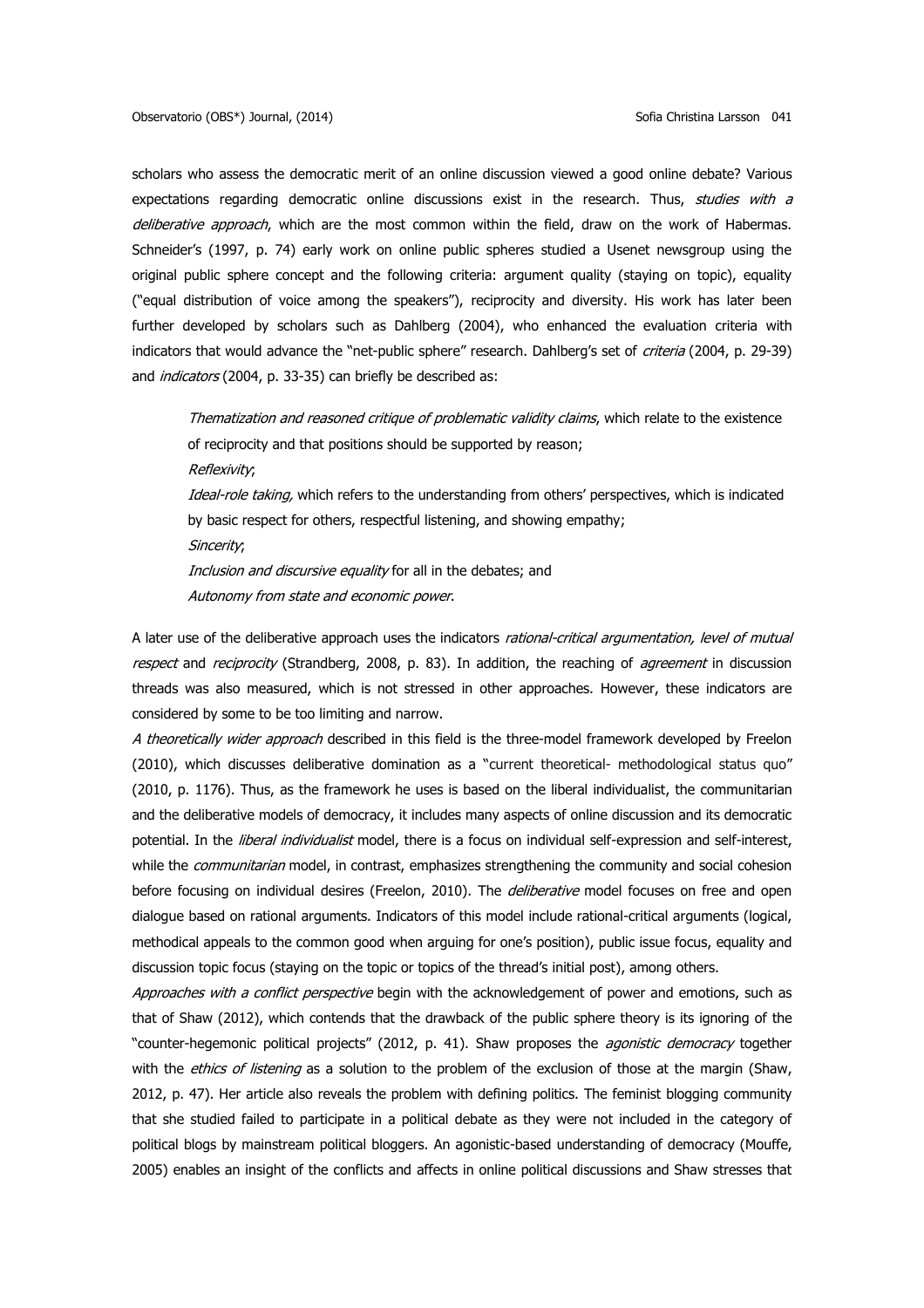the study of political discussions online must consider exclusion, affect, identity, power and inequality, and "cannot require an ideal public in where these things do not exist" (2012, p. 43). Shaw draws on Mouffe's (1999; 2005) agonistic model, which can be considered either as a complement or as an opposite perspective in studying the struggle of alternative voices. Mouffe's critique relates to the individualist, rationalist and universalist frameworks as these ignore the political dimension with its collective forms of identification, the role of affects in politics and plural irreconcilable claims. Mouffe also emphasizes "passion" as a strong force in the political area and that collective identities and the we / they distinction are vital for political participation (2005, p. 24-25). Accordingly, the agonistic approach could be partly described using the following key assumptions: acknowledging of non-rational and subjective discourse, acknowledging of the we/they distinction and irreconcilable claims, affects and passion are positive and necessary, power is inevitable and cannot be eliminated, identities are discursively constituted. This approach does not expect a good online debate to be purely rational and objective with a focus on a public good. Rather, this approach is a critique of deliberative approaches and expectations with respect to public political discussion. Furthermore, Papacharissi's (2004) approach also acknowledges emotions and perceives heated debates as something valuable. She argues that scholars tend to ignore the "democratic merit of robust and heated discussions" (2004, p. 259) and that civility is often described as mere interpersonal politeness. Instead, Papacharissi describes how to separate the two concepts, civility (incivility was described as threatening democracy and other individuals' rights or assigning stereotypes) and politeness (impoliteness was defined as using name-calling, aspersions or words indicating noncooperation (2004, p. 274)). Utterances that are offensive but not directed towards groups in society are not considered a threat to democracy and are, therefore, not uncivil. Thus, mere interpersonal impoliteness is not a significant threat to democracy.

Karppinen, Moe and Svensson (2008) argue that the two perspectives, the deliberative with an idea of "universal understanding or consensus" and the conflict perspective with an idea that "civil society is not harmonious or unitary" (2008, p. 7) are though their differences useful analytical tools possible to use simultaneously. The two perspectives expose different problems in a study of "political and social reality" (2008, p. 8) and can thus make intelligible the "real-world" ideals in this study.

Studies that have assessed the public sphere online, often from a deliberative perspective, typically find limited traces of strictly deliberative online discussions. Some show a lack of rational agreements (Mummery & Rodan, 2013), while others indicate that online discussions are not yet truly deliberative (Hagemann, 2002; Strandberg, 2008). Robertson and McLaughlin (2011) also find that empathy and respect varied in political blogs, while in contrast, there was enthusiasm for confrontational debate. Thus online discussions today do seldom match the expectations of deliberative ideals. One could also reason that it is the approach to research that requires adjustment to gain a deeper understanding of democratic potential in online discussions (Wright, 2012b).

The present article argues that we can see a move towards more open approaches of deliberative theory, such as those approaches that acknowledge various forms of talk, as well as power, emotions, personal narratives and a less outcome-oriented view of deliberation (Dahlberg, 2007; Black, 2008; Graham, 2010; Wright, 2012a; Wright, 2012b; Mummery & Rodan, 2013). Wright (2012b) states that it would be possible to find positive results when interpreting research with respect to online political participation if we were to focus on discussion rather than deliberation. In addition, questions have also been raised as to what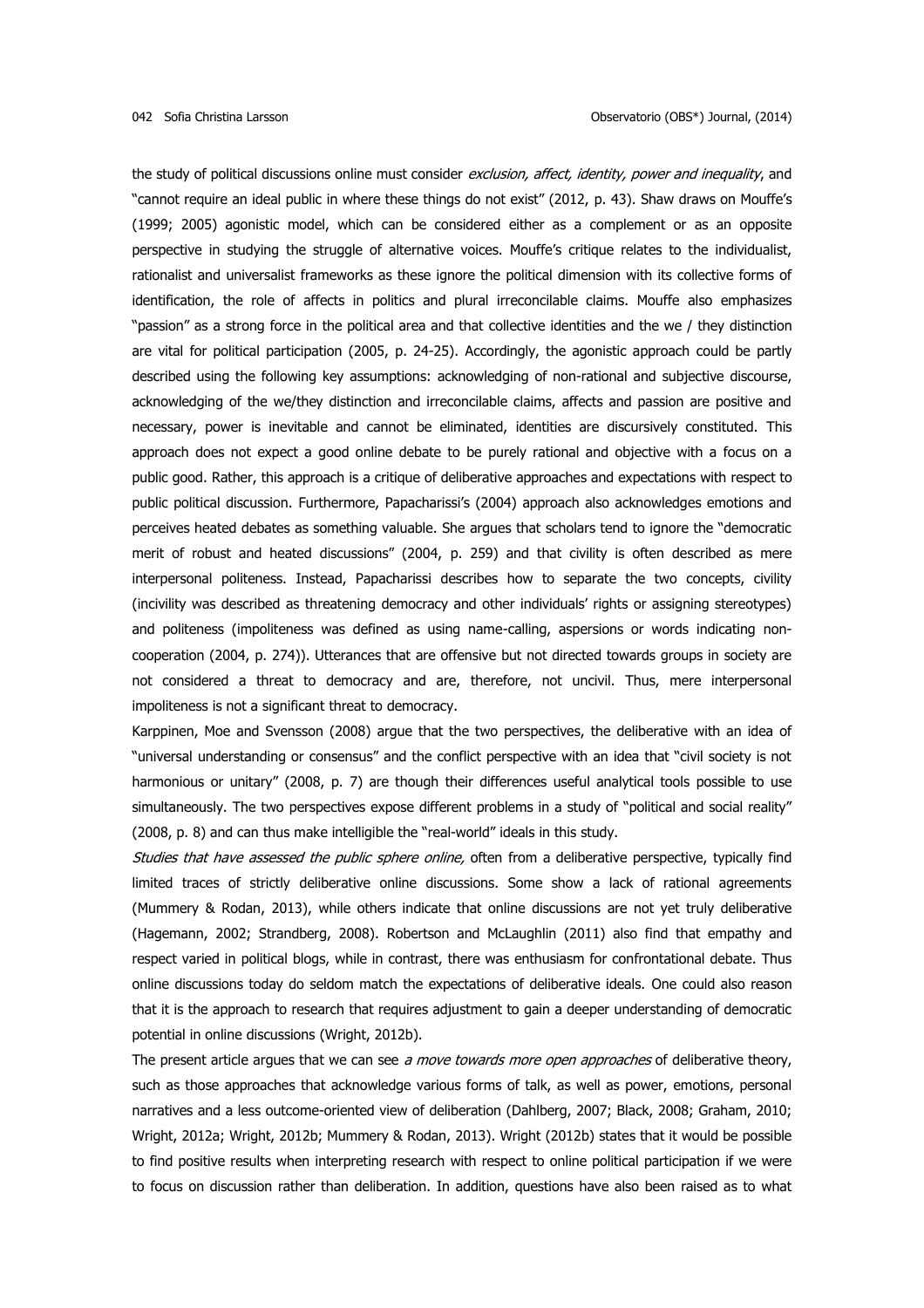constitutes political, thus questioning what we define as political debate and where it is found (Harp & Tremayne, 2006; Graham, 2010; Wright, 2012a). Both Wright (2012a) and Graham (2010) emphasize that we need to include emotions in the study of political talk. Dahlberg's (2007) aim to radicalize the public sphere concept to account for power and exclusion (2007, p. 128) is also a step in this direction. This move towards a more open understanding of online political discussion can be considered a positive development for those that experience exclusion, such as those that are not part of the mainstream media, that do not express mainstream opinions, or that do not write in a purely rational argumentative manner – categories that include many of the debaters in this study. While mainstream media struggle with balancing openness and quality in comment sections, researchers similarly struggle to define a "good" discussion and to find suitable approaches for understanding the democratic potential of online discussions. Consequently, this article attempts to gain a deeper understanding from the perspectives of the grass-root writers as to what are the criteria of a good online discussion.

### **The study**

#### The Participants

This empirical work is based on the results of semi-structured interviews with 18 writers in Sweden who were active on a citizen journalism website. An overarching aim was to understand their experiences as citizens participating in public discussions via the web, including its potential and its impediments. The interviewees were selected from the politics and civil society section of a citizen journalism website. The website has a long history and attracts many writers and debaters. An overview of the website prior to its selection indicated that the majority of the texts contain personal opinions. Contact was made with active writers, and their e-mail addresses were obtained via author profiles on the website. Because of the brief profiles of the writers, it was not possible to know in advance any details about who was invited to participate. Nevertheless, a relevant group of interviewees was identified for the study. The distribution of gender was four women and 14 men, all of who were writing for their own purposes (not for an organization). They were between 28 and 79 years old and had published between a few and up to 200 articles (the median was 72) on the citizen media website. They also had considerable experiences writing comments and debating online. Furthermore, they had an average of 467 readings per article, according to the statistics regarding readers/clicks, which are available on the website, although it is difficult to validate these numbers. Their writings often led to discussions in threads of comments beneath the article. Furthermore, they also participated and discussed other writers' articles. As a result, one of the main topics in the openly conducted interviews was the tough online debate climate of which this article offers an account.

The interviewees can be described as independent and not-for-profit experienced writers on the citizen media website. They shared their stories about opportunities for the ordinary citizen who acts on his or her own to publish opinions and participate in public online debates. The writers can also be described, in many respects, as counter-hegemonic solo writers.

Method and material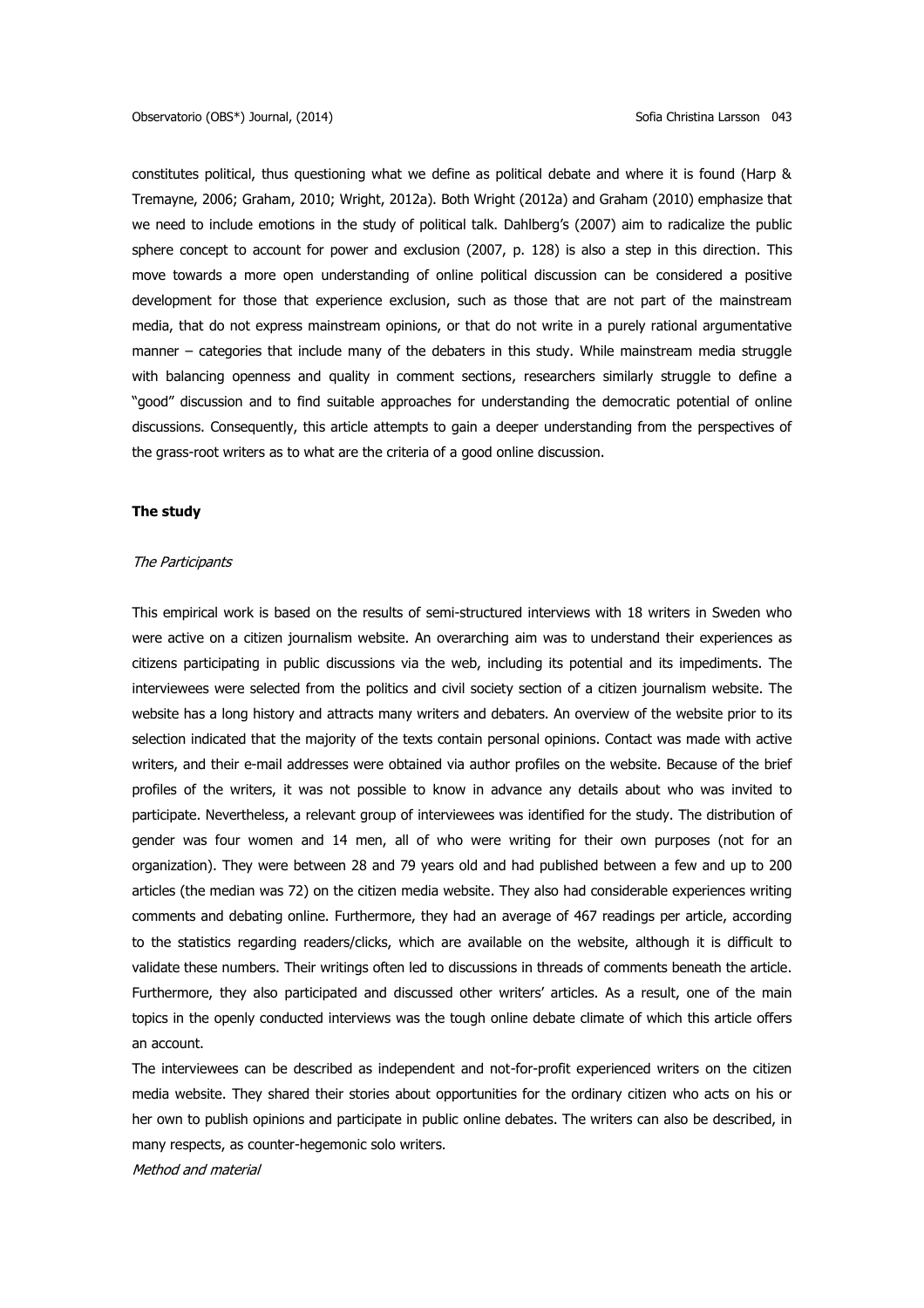Because the interviewees were dispersed across Sweden, the interviews were conducted over the telephone or via Skype. The informants received an information leaflet stating that participation was voluntary and that their identity would be kept confidential. The research approach employed was to study experiences through qualitative interviews. The interviews were held in a semi-structured way, with a predefined set of interview-question themes for all respondents. However, the use of different questions and follow-up questions depended on the specific interview situation and on the interviewee. Thus, while there was an overall structure, the interview was conducted in a flexible manner (Ritchie & Lewis, 2003, p. 87, Gibson & Brown, 2009, p. 11). The approach was expected to promote keeping an open mind to the informant's experiences. The interview lasted an average of 45 minutes, and the interviews were transcribed into 150 pages.

The material was subjected to qualitative and grounded thematic analysis and thus resulted in themes that emerged from the material. The initial categories and ideas that emerged were then sorted into themes by iteration until the themes appeared to be stable and consistent (Merriam, 2009, p. 183-186). Accordingly, the interviews were sorted, reduced and organized into categories reflecting the main topics. The analysis advanced the description of the material from groups of concrete topics to a more abstract level of themes (Merriam, 2009, p. 188). In the second phase, the emerged themes were understood in light of previous research approaches and theories. Thus, the approaches and theories in the field were used as a backdrop for making further meaning of the themes.

#### The website and context

An ordinary citizen who wishes to participate in a public debate via the Internet can use various types of platforms, such as citizen journalism websites, alternative online media, discussion forums, private blogs and social media. Thus, it is possible for a citizen to for example post complete articles, to comment on the articles of others or to start a discussion thread in a forum.

The citizen journalism website can be described as a for-profit alternative medium, in the sense that it is owned by a corporation, publishes citizen journalism and works as an alternative to mainstream media. It is designed as a news website that consists of sections related to politics and society, sports, business, etc. It also allows for comments to posted articles. An overview of the content of the section on politics and society, from which our selection was to be made, indicated that a majority of the articles contained texts with personal opinions. Accordingly, it is regarded as part of an online public political discussion online. The website also has a legally responsible publisher, publishing policies and an editor who reviews articles before publication. It also has additional rules to prohibit slander, organized opinion and commercial campaigns.

The interviews were conducted in a Swedish context in late 2011, a period that witnessed increasing debate on what was referred to as "hate speech online" in the Swedish media and mainstream web media seemed to move towards more restrictions regarding online comments during this period. (Helin, 2011; Madon & Kronqvist, 2012; Mattsson, 2011).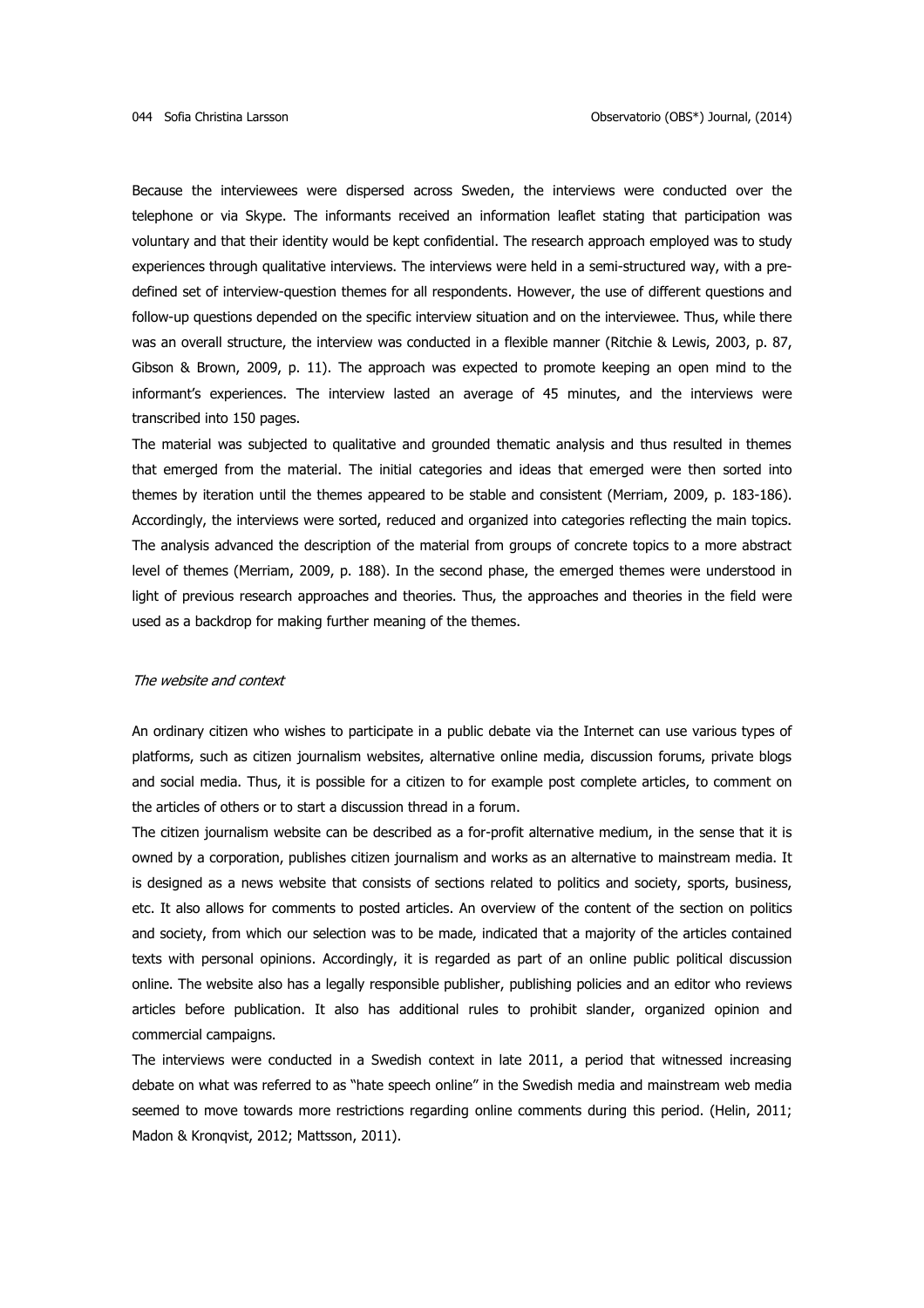### **Results**

The themes that emerged from the analysis offers an overview of the ideas of what constitutes good and bad debating, as expressed by the grass-roots debaters. The results are described in two sections, thereby reflecting the research questions. The first of these relates to the debaters' own normative ideals (the bottom-up perspective of a good online debate). The second relates to their descriptions of their own practices as debaters.

## What is a good online debate?

This section answers the research question regarding what constitutes good or bad online debates according to online debate participants. The main themes regarding a good debate include respect, objectivity, emotions, differences, new perspectives, language and politeness. Similarly, the themes of a bad debate include respect, objectivity, emotions, language and politeness.

While a good debate was described using primarily the themes of respect and objectivity, a bad debate was described primarily in terms of a lack of politeness, respect and objectivity. Consequently, as the descriptions of good and bad online debating overlap and are intertwined, they will also be presented in the same manner.

The most prominent theme, according to the interviewees, of a good online debate is respect. Their statements addressed concepts such as seriousness, perceptiveness, dialogue and differences. As part of this theme, the writers contend that respecting the opinions of others and respecting the debate, per se, are important factors of a good debate and must be adhered to when writing good comments. Furthermore, the writers emphasized the importance of perceptiveness and seriousness, such as listening to each other and taking responsibility for what one has written. Some of the interviewees simply mentioned the importance of respecting different opinions as important values.

Thus, I think respect and perceptiveness, those are my words of honor. I think they are important.

Furthermore, they feel that a person should not write that which he would not say, face-to-face, to another person and that each person should respect the opinions of others while also being entitled to have their own opinions respected.

You should be prepared and willing to take responsibility for what you have said. If you take many blows, then you should not fall back or feel sorry for yourself.

Another writer maintained that a good comment thread allows its contributors to play rough, but still accept differing opinions. Some characterize a good debate as a dialogue where all sides have the opportunity to speak. Being responsive to the opinions of others is similar to the theme of difference below, which views differences of opinion as a specifically good quality of a debate and something valuable, whereas this theme relates basically to respecting differences. Respect for diversity in a debate thus seems to have a self-evident value for some.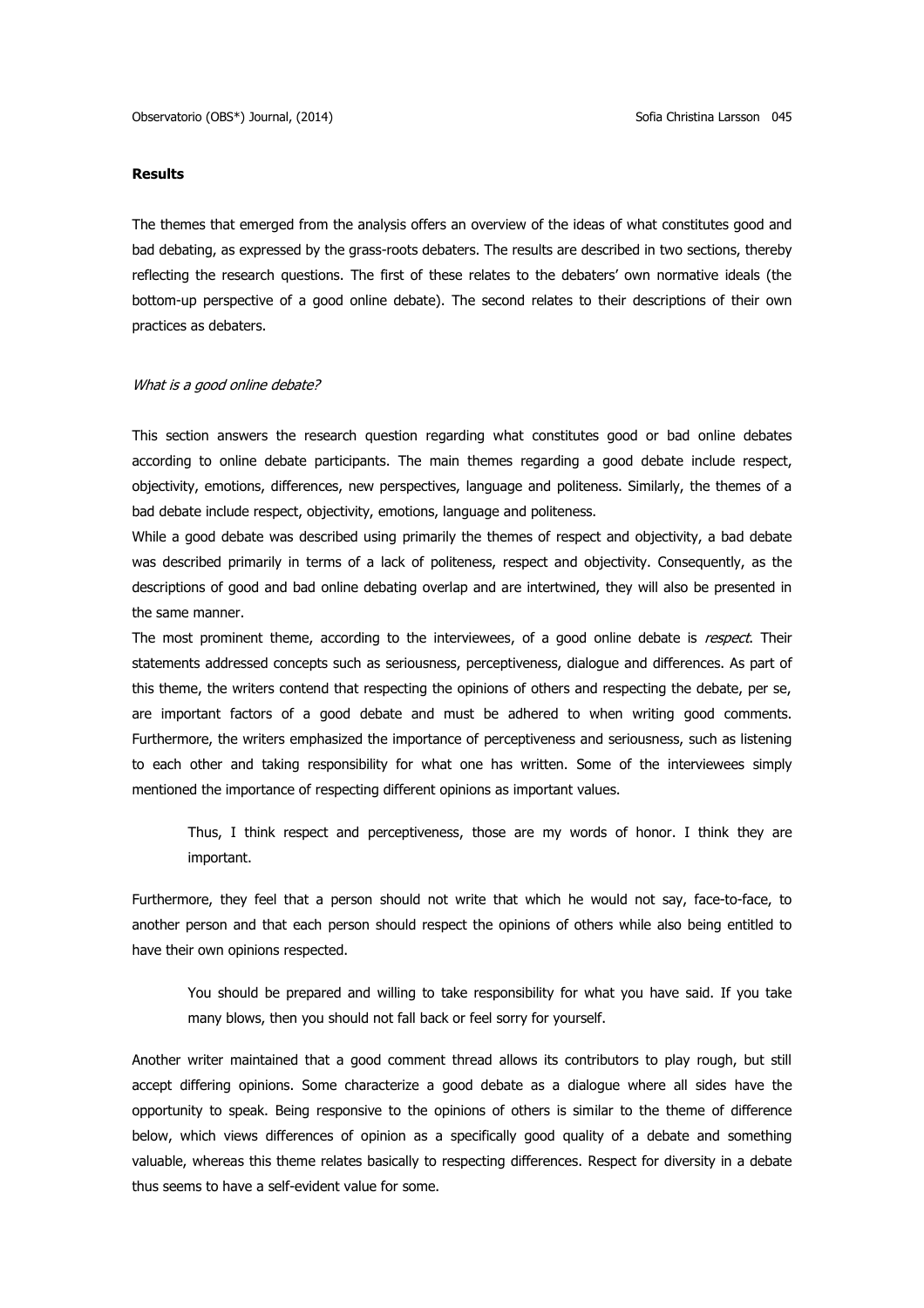You should be able to think, 'Well, I agree with you, but then I see things more like this and that'. You don't see a lot of that. I don't know, it's all over society. As I said, you have to be able to pause. Even in a discussion, you should pause and really listen. I mean, we hear but how often do we actually listen to what another person says?

In the same way, respect is also mentioned when writers describe a bad debate in regretting that comment writers do not show respect for each other's opinions. One writer commented that it is difficult to understand the context of the discussion among the debaters when there is no dialogue.

Another major theme is *objectivity*. Concepts regarding the importance of objectivity relate to use of good arguments, reason, impartiality, knowledge and staying on topic. The idea that online comment writers should be objective is mentioned in different ways. For example, respondents stated that a comment writer in a thread should stay on topic when commenting, use self-control and maintain a line of argument in his or her comments. This includes not being ruled by mere emotions. One writer emphasizes that it is the debate per se and the arguments that are important, no matter what the opinions are. The same writer also described his work as that of collecting arguments, together with a loose network of likeminded individuals, for their common cause. In this respect, reason is sometimes presented as a concept that is opposite that of emotion.

Well, I guess [a good debate is] when someone has understood my line of reasoning and doesn't agree but thinks that I have a valid point. The comments shouldn't be too emotional but rather reasonable.

Objectivity and reason (or the lack thereof) are themes expressed by the interviewees when discussing bad online debate protocol as well. Comments with arguments that are mean or few in number are described as bad, and when arguments based on emotions are used, they are not considered valid. Irrelevant and non-constructive comments were also mentioned as being bad for a debate. The same applies to the failure to attempt to understand the arguments and the use of biased objections by comment writers. Objectivity is also discussed as being in opposition to personal attacks.

One debater who has had discussions with xenophobic comment writers described them as having no arguments, and when confronted, they have no answers either. This debater further posited that racists can seldom win debates and suggested that racist comments should be countered with solid arguments and that one should analyse the arguments that they use.

Not being current or well read about a topic is also considered a negative characteristic among debaters, as is not staying on topic. However, while it is not considered a good debate when discussions veer from the topic, presenting new angles, as discussed later, is considered by some to contribute to a good discussion.

But, of course, maybe it becomes too much sometimes, that it gets out of hand with racist stuff and personal attacks. So, very infrequently does it become a pure debate about the actual topic.

The theme of *emotion* refers to concepts such as intensity, provocation, teasing and subjectivity. Although many mentioned that objectivity and reason are important when engaging in debate through commenting,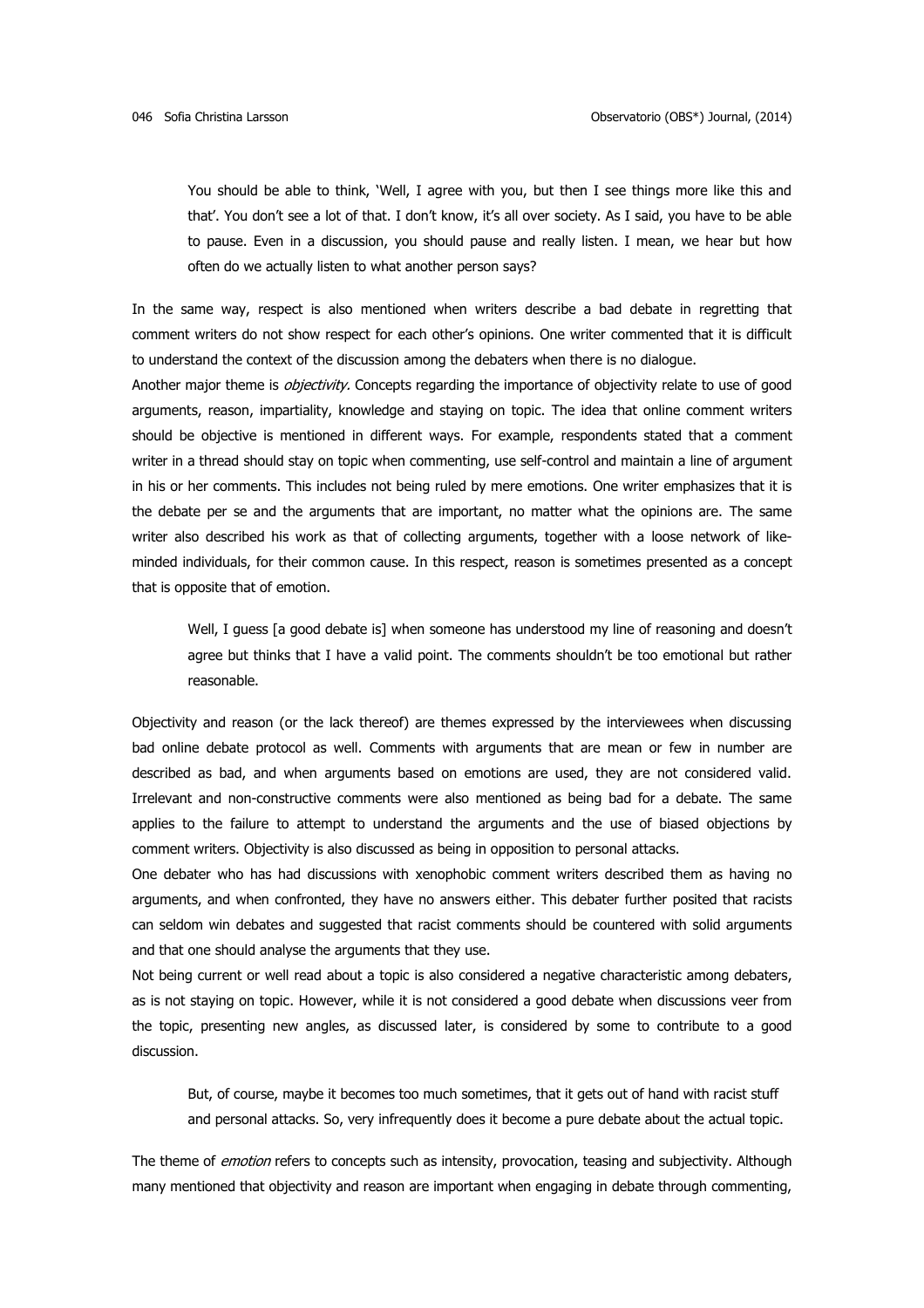others felt that passion and emotions are part of the political discussions as they provide a sense of belonging and community. One writer explained that the citizen media website looks for an intense debate and that without anonymous comment writers, the debate becomes boring. Another writer believed that it is acceptable to incite and provoke through comments to contribute to a passionate debate and that insulting others is something completely different.

It is a problem, but at the same time, I believe [the citizen media website] also wants a spirited debate. I think they said that they tried to get rid of the anonymous comments but then the debate became a little boring so they thought they needed some liveliness anyway, you know.

This debater also maintained that the harsh comments are acceptable and did not see them as a problem. He does not define a comment that describes one's opinions with "dirty words" as hate speech.

Some writers, however, considered too much emotion or frustration in comments to be negative. Some comments are considered to be driven by frustration and are not constructive to the discussion. These comments may actually be insulting. In addition, emotional comments can generate patronizing statements. This implies that it can be difficult to defend an article that is based on emotions.

Being overly sensitive to comments received from others is also considered a negative characteristic, as one should be able to take criticism, especially if one plays rough in a discussion.

Differences and new perspectives were among the themes that emerged from the analysis of the interviews. In discussions regarding the norms for commenting, many discussed the importance of accepting differences of opinion in the context of commenting threads. While it is rare that opponents change opinions as a result of another person's comments, it feels good when it happens. Writing only for those who share similar opinions is considered unexciting, and receiving comments that only praise one's position is viewed as negative.

None of those interviewed maintained that the aim of commenting and debating is to reach a common opinion, a consensus, a solution or a compromise. While one respondent discussed the possibility of reaching a consensus, it was dismissed.

Well, but it [consensus] is a typical Swedish model where things should be like the middle way, you know. But, I think that it's more fun when people kind of ... when you encounter a wide range of views.

Similarly, no one stated that the aim of online debating is to find common ground. Implicitly, this could be interpreted as the acceptance of conflict and irreconcilable differences of opinion, concurring with the view of Mouffe (2005).

Some maintain that in a good debate, the comment thread evolves into a new debate topic within the same context area as the previous topic or introduces a new angle on the debate. Accordingly, it is difficult to draw a line between a good evolving debate and the point where writers veer off topic. One writer recounted that after receiving comments with new perspectives, he learned something from the experience. Furthermore, a good debate seems to inspire writers to write new articles. One debater was pleased with the positive comments he received from readers and reported that they provided him with new thoughts.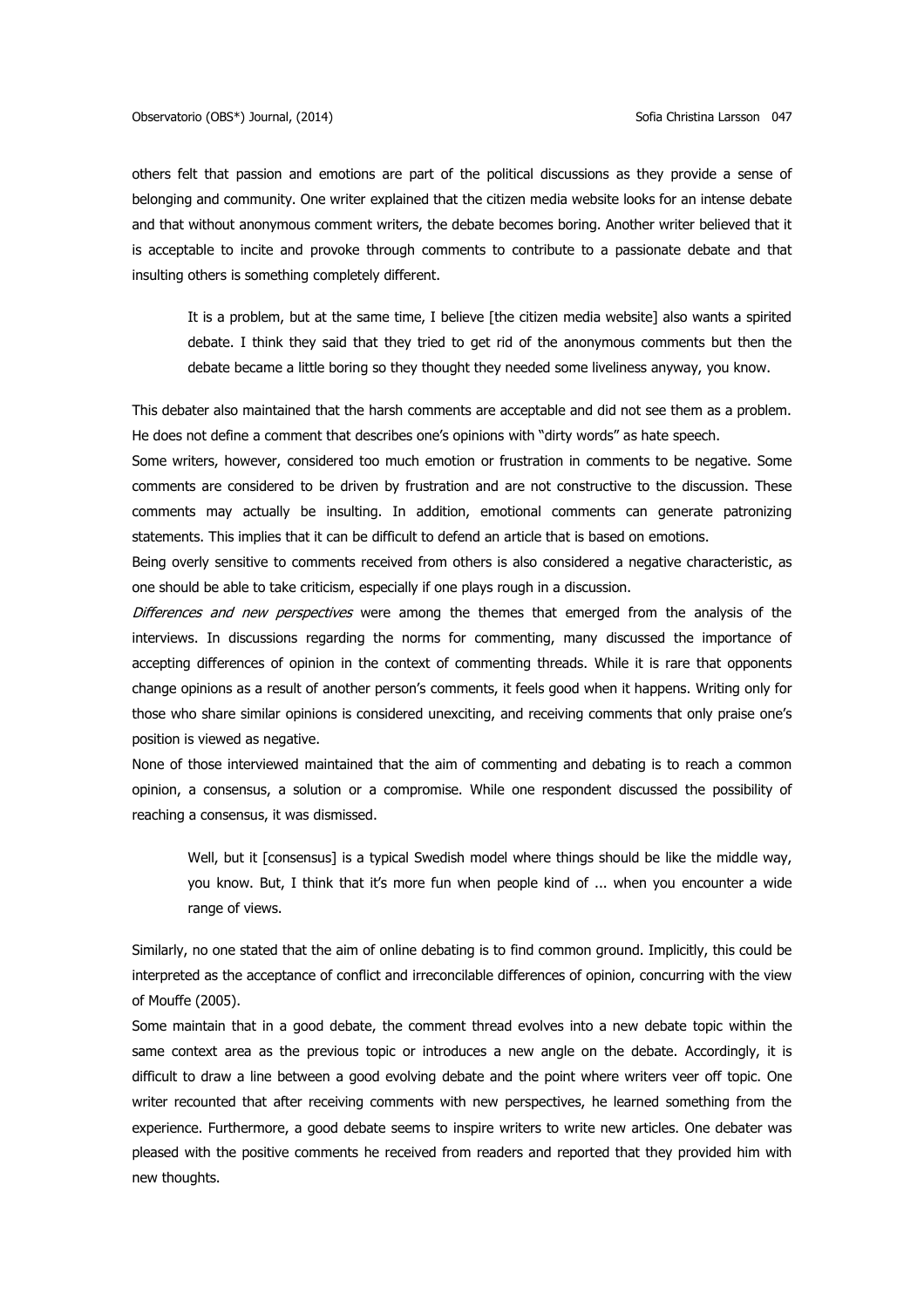The theme of *interpersonal politeness* is implied by many and is mostly described in terms of what not to do. Personal attacks and insults are not acceptable. One should not engage in negative behaviors such as "naming and shaming", attacking others in debates, or causing others emotional harm. One debater advised against personal comments altogether, although he mentioned that this can be difficult after getting to know some of the other debaters. Nonetheless, there are those who accept heated and impolite comments, albeit to a limited extent.

Well, in a good debate, you try to stay on topic and restrain yourself from hurling too many insults at each other.

Many characterize the lack of politeness in the debates as a problem. Being angry is expected in heated debates, but insults and personal attacks are not acceptable. This resembles the distinction between emotional and abusive messages that moderators in Witschge's (2007, 45) study made. A few interviewees admitted they had been humiliated by comment writers. In a similar vein, some writers mentioned that online hate speech is distressing, but the citizen media website may be right in giving wide berth to freedom of expression, thus suggesting that the online debater must accept the good with the bad.

This theme overlaps with that of respect, as politeness could be interpreted as showing respect. However, the theme of respect relates to the basic respect for the dialogue and the discussion per se and for difference of opinion thus a stance to some extent relating to basic democratic ideals whereas politeness relates to etiquette and courtesy thus referring more to interpersonal behavior.

The less apparent theme, language, also emerged. A few writers stated that good writing ability, spelling and diction are important, and the writer should not resort to curses, etc. In addition, comments should be clear, explicit, short and to the point.

### Their own commenting practices

In their interviews, grass-roots writers described themselves as writers and debaters, and they elaborated on their practices with respect to commenting. The themes that emerged in the analysis are provocation, emotions, identity, objectivity, respect and disinterest. To some extent, these themes align with those of the ideal debate, as described above.

Provocation was mentioned by some, and one writer explained that he wrote in a way to attract as many comments as possible and attacked the opinions of the commenters with which he disagreed. Another writer stated that commenting online is similar to a conversation with friends, in which you can exaggerate a bit when expressing your views. Another writer recounted that he had tried to provoke an opponent but was misunderstood as being hostile.

I try, to some degree, to provoke the opponent, and maybe this is misunderstood and they think that I want to fight. I think that personal attacks are wrong, but on the contrary, I think you can provoke and tease a little when dealing with other people's opinions, and thus see things from multiple perspectives.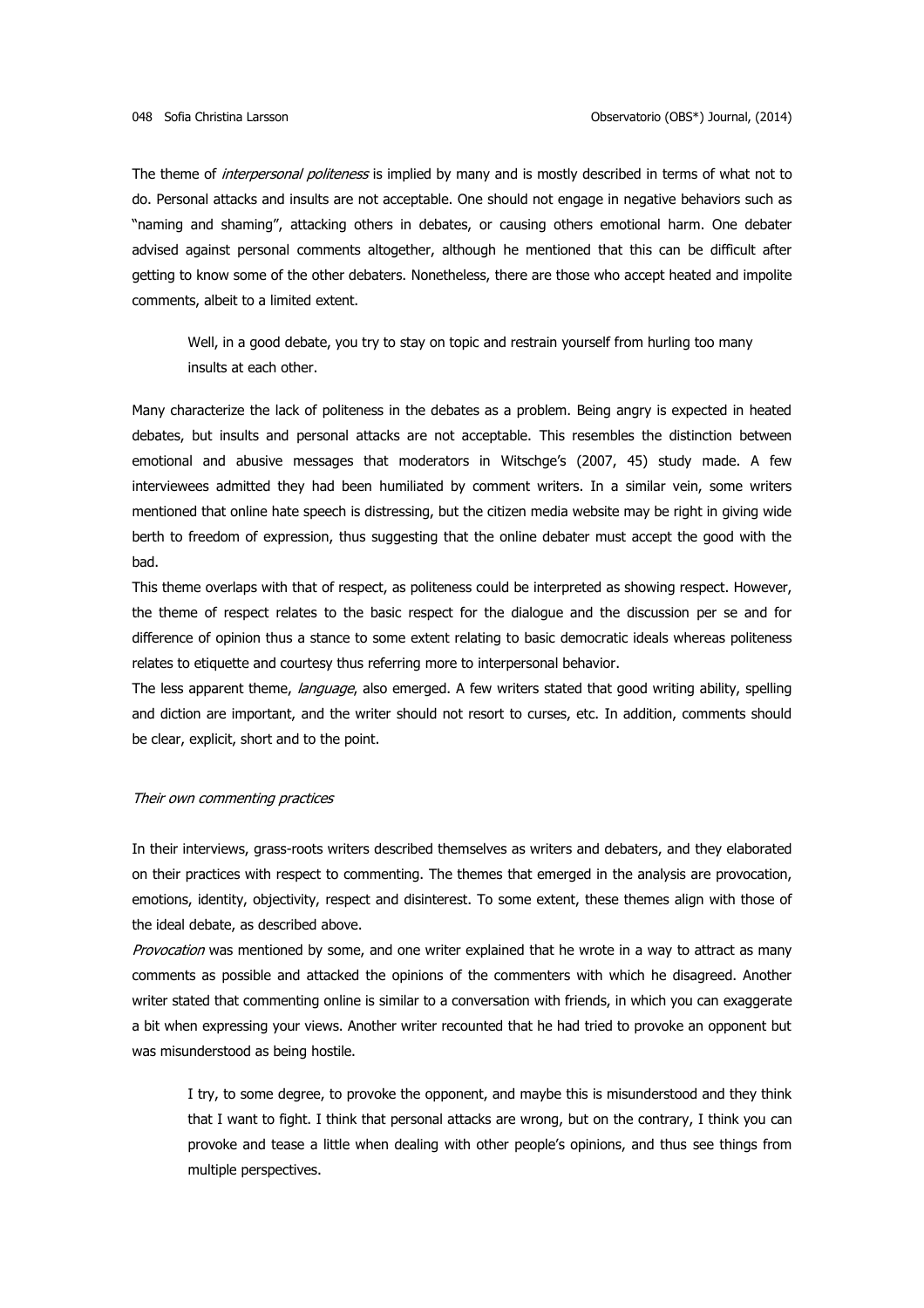He has been called a provocateur and has been accused of corrupting facts, but he stresses that provocation is needed to start debates, just as art does. Another debater stated that she has a volatile temper and enters the comment threads when someone criticizes her articles.

Some stated that their practices as debaters are driven by *emotions*. One writer mentioned that his writing is guided by emotions, and he recounts that he originally was sensitive about some comments but that he now accepts that people may become annoyed by his texts. Another takes the middle ground between emotional arguments and more analytical ones. One debater admitted feeling vulnerable but still comments under his own name. Another debater explained that he uses his name online but believes that few see it. He then laughed and reflected that, in fact, maybe they do. One writer declared that she is open with her *identity* as it is important for her to be herself in the debates. Another always uses at least her first name. Yet another stressed that he never would use the cloak of anonymity to write mean comments.

You are very vulnerable even though you are, in a way, very anonymous. I have always been open with my name, but since you can comment and rate [articles], it is a tough world, which I eventually left.

With respect to the theme of *objectivity and knowledge,* some debaters say they are strictly factual when they comment and explain that this policy seldom leads to personal attacks in responses. Their descriptions of the good online discussion emphasize respect for knowledge and opinions.

I respond to comments, but I take care not to focus on the person but instead carefully keep to the issue. I seldom become subjected to personal attacks. I have great respect both for knowledge and opinions even though I don't share the opinions.

Some report remaining objective even when they have been involved in a dispute with the same comment writer in another thread. However, some describe that comment writers sometimes take the debate personally and let old disputes impact new discussions. Others stress that they use strong arguments, while another writer said that he may demand to know the basis for the comments and arguments expressed by other writers or seek clarification from them. Writers who wish to be taken seriously must be able to explain their positions in a reasonable way. In this context, scientific arguments are important.

It is not as if I jump at him and say, 'No! You're wrong!' Instead, I would more likely want to know why. 'Okay what's your argument against this? Why? Why do you think this is wrong?'

Yes I do [comment on articles], but I keep it quite brief because I don't want to descend into polemics. I noticed that the stronger your argument is, the more personal it gets, especially if your opponent isn't well read on a topic.

Within the theme of *respect*, the concept of dialogue emerged as well. Many express respect for the debate and for other participants. One writer said that keeping the conversation going is important, particularly with respect to debates with racists, while another debater uses intelligence to reach a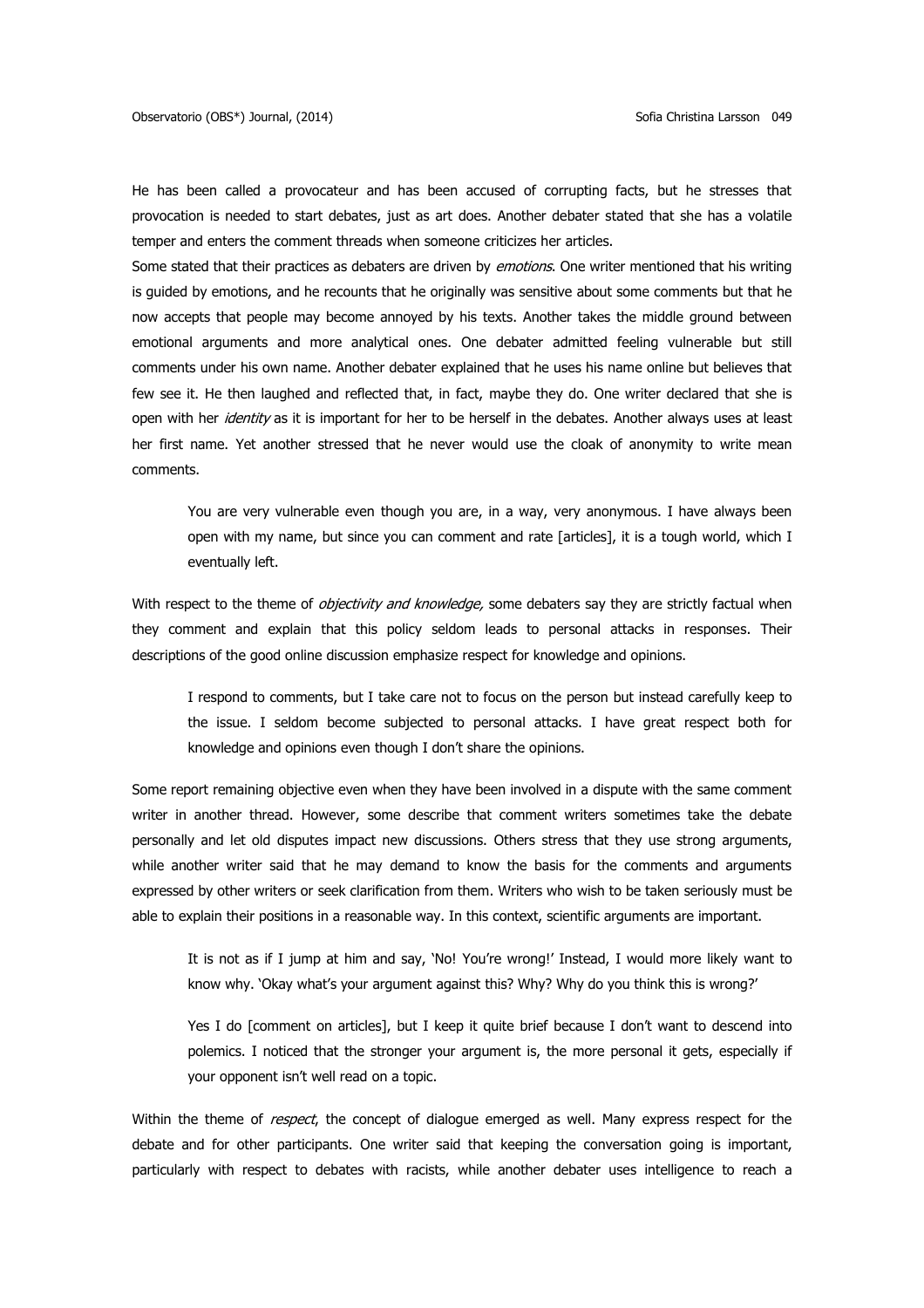consensus. As dialogue is an important part of commenting, one should appreciate the reactions from readers and realize that these readers are owed a response.

Well, if you want to maintain a dialogue with an opponent then you cannot simply say that they don't know anything. Instead, you continuously need to point out their advantages and intelligence.

Finally, one theme relates to a lack of *interest*, or the failure to participate in the discussions. Some express a lack of interest or resignation towards the commenting threads and the debates. One described participating in the discussions as pointless. Another did not know why he did not read comments, explaining it was not a deliberate choice, it was just something he did not do. Yet another said that he checked his own articles and their comment threads but not those of others, while another avoids reading the comments to avoid engaging in altercations.

#### Balancing the rational and the emotional

The grass-roots debaters in this study prefer and wish for debates based on objectivity and knowledge as well as on respect and politeness even though emotion, to some extent, is a theme that emerges. Respect is one of the main themes, and the writers' explanations suggest that they require the debate to be taken seriously as a space for genuine citizen participation with a basic acknowledgement of the opinion of others. Criteria such as those of Dahlberg (2004) regarding the need for basic respect are echoed in their accounts. Dialogue, perceptiveness and the importance of all views being heard are mentioned by some, which is consistent with the concepts of reciprocity, equality and inclusion that the Habermasian perspectives stress (Strandberg, 2008; Dahlberg, 2004; Schneider, 1997). However, some mention respect and harsh debates, which suggest an acceptance of passion and conflict (Mouffe, 2005, p. 25) in debates. This implies a perspective that sees no conflict between passionately expressing your opinions while still maintaining respect for the discussion and the opinions of others. Listening to what others are saying is also discussed by Shaw (2012), who argues for an "ethics of listening" as it allows for voices not typical of mainstream political blogs to be heard.

The theme of *objectivity* is understood in terms of being dispassionate and maintaining a focus on the facts. A focus on the facts, reason and arguments based on reason are criteria within the deliberative approach that emphasizes rational arguments (Dahlberg, 2004; Strandberg, 2008; Freelon, 2010). Objectivity is also characterized as the opposite of a focus on the person of one's opponent. Hence, the theme of objectivity may sometimes have its opposite in emotions, while at other times, being objective means sticking to the facts and not attacking others personally. However, this is also expressed as maintaining focus on the topic, a criterion in the deliberative approaches of Schneider (1997) and Freelon (2010). Furthermore, the idea that the better argument will win, especially relevant when debating with racists, suggests an idea that good arguments play an important role in discussions, and the belief in an objectively "better" argument is consistent with a deliberative view that the course of a discussion will lead to agreement (Strandberg 2010, 84). The focus on objectivity thus conflicts with being personal,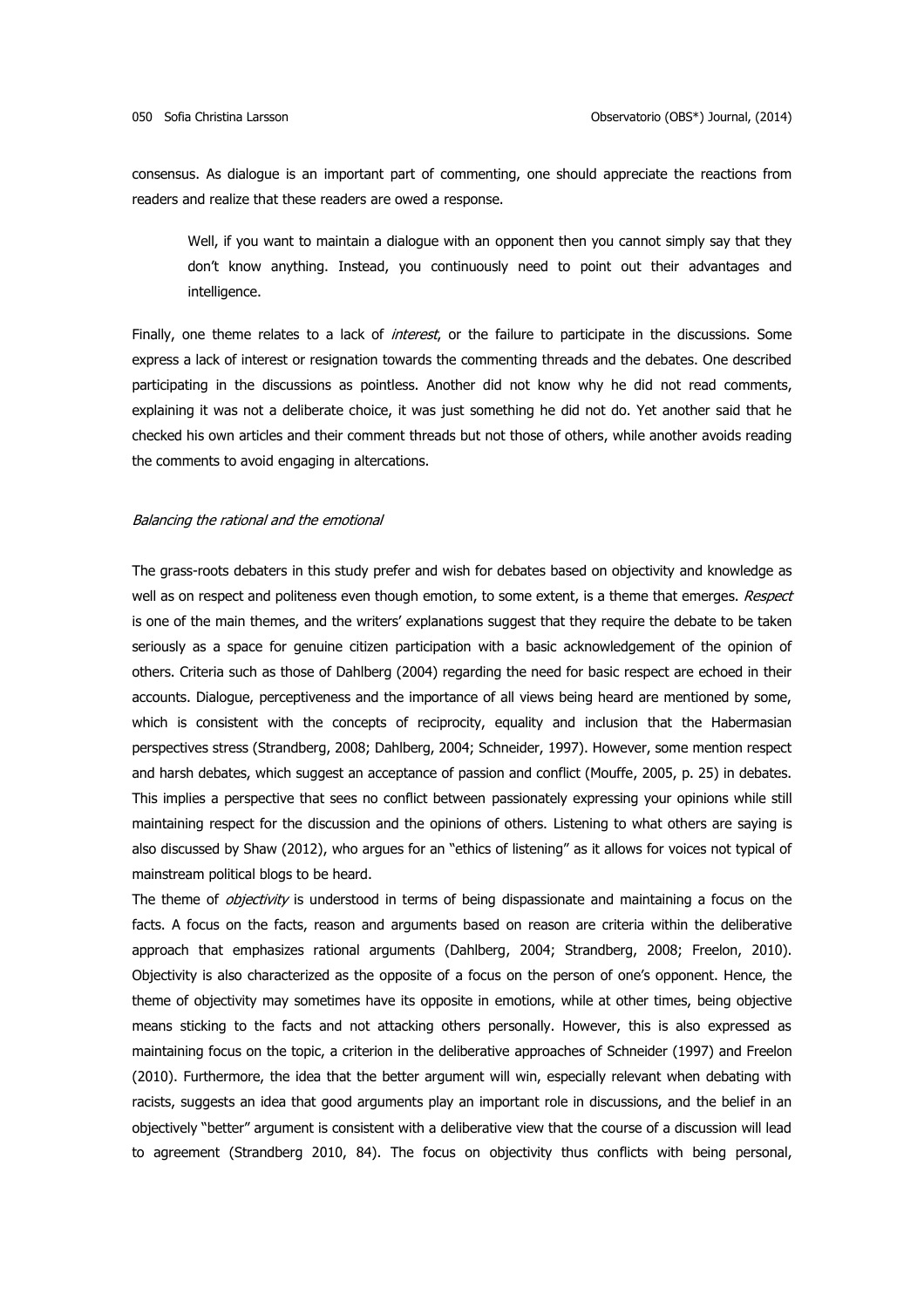subjective or emotional. The latter is something Shaw (2012) would acknowledge based on Mouffe's agonistic democracy (Mouffe, 1999; Mouffe, 2005).

There are different views on the theme of emotions and the place emotions have in online debates. Nevertheless, the results of the study suggest that some degree of passion and emotion are given characteristics in online debates, a finding that is consistent with Mouffe's (2005) view that passion is a strong force within "the political". A few of the interviewees mentioned that too much emotion is problematic if the frustrations and feelings are allowed to prevail over the debate. This theme is also apparent when some of the writers describe their own practices in which emotions and provocations are natural components.

With respect to the themes of *differences and new perspectives*, a good debate can be seen as something that advances the discussion of an issue. This suggests that new angles and topics related to the original ones are valuable. New angles as part of a good discussion are acceptable within the deliberative perspective (Schneider, 1997; Dahlberg, 2004) as long as you stay on the topic or "address the initial thread topic" (Freelon, 2010, p. 1182). From the liberal-individualist (Freelon, 2010) perspective, there is an acceptance of the personal angle and personal narratives as arguments, as well as an acceptance for not having the common good as a point of departure for discussion. Similarly, the agonistic perspective (Mouffe, 2005) also acknowledges subjective views and arguments as natural. The interviewees did not discuss the common good as a basis for their participation even though many claimed that one should be objective and respect others' opinions. The differences of opinion are not mentioned in the context of wishing to reach an agreement, but rather with regard to an acceptance of the differences of opinion, contrary to Strandberg's (2008, p. 83-84) deliberative approach, which also assessed conflicts in threads and attempted to ascertain to what extent agreement was achieved.

Many writers declare that interpersonal *politeness* is important and that harsh language is not acceptable. Empathy, which is a criterion within ideal role taking and is one of Dahlberg's (2004) criteria, is mentioned by some debaters as being important. Contrary to Papacharissi (2004), no distinction is made by the interviewees between threats to democracy and mere impoliteness in online discussions. Papacharissi (2004) distinguishes between uncivil comments and polite comments, explaining that impolite comments are acceptable from a public sphere perspective, but uncivil comments, which threaten democracy, freedom of speech or groups in society, are not acceptable and are thus not civil. However, given that the debaters in this article stress that insults and personal attacks are impediments to the online debate, they are, in the long run, a threat to democracy.

When writers describe their own practices, the themes of emotion and provocation emerge to a greater extent, albeit together with the themes of objectivity, knowledge and dialogue. While they accentuate the value of receiving responses and engaging in dialogue, they do not depart from their personal drive and manner.

Even though *conflict* and *consensus* perspectives are often described as opposites they can enable to understand social reality such as the grass-roots writers' and as in this study expose "real-world" ideals where perspectives intersect.

The ideals that the grass-roots debaters hold regarding a good online discussion point to rather traditional ideals, ideals of an objective and polite discussion that is not often found by researchers that study online deliberation.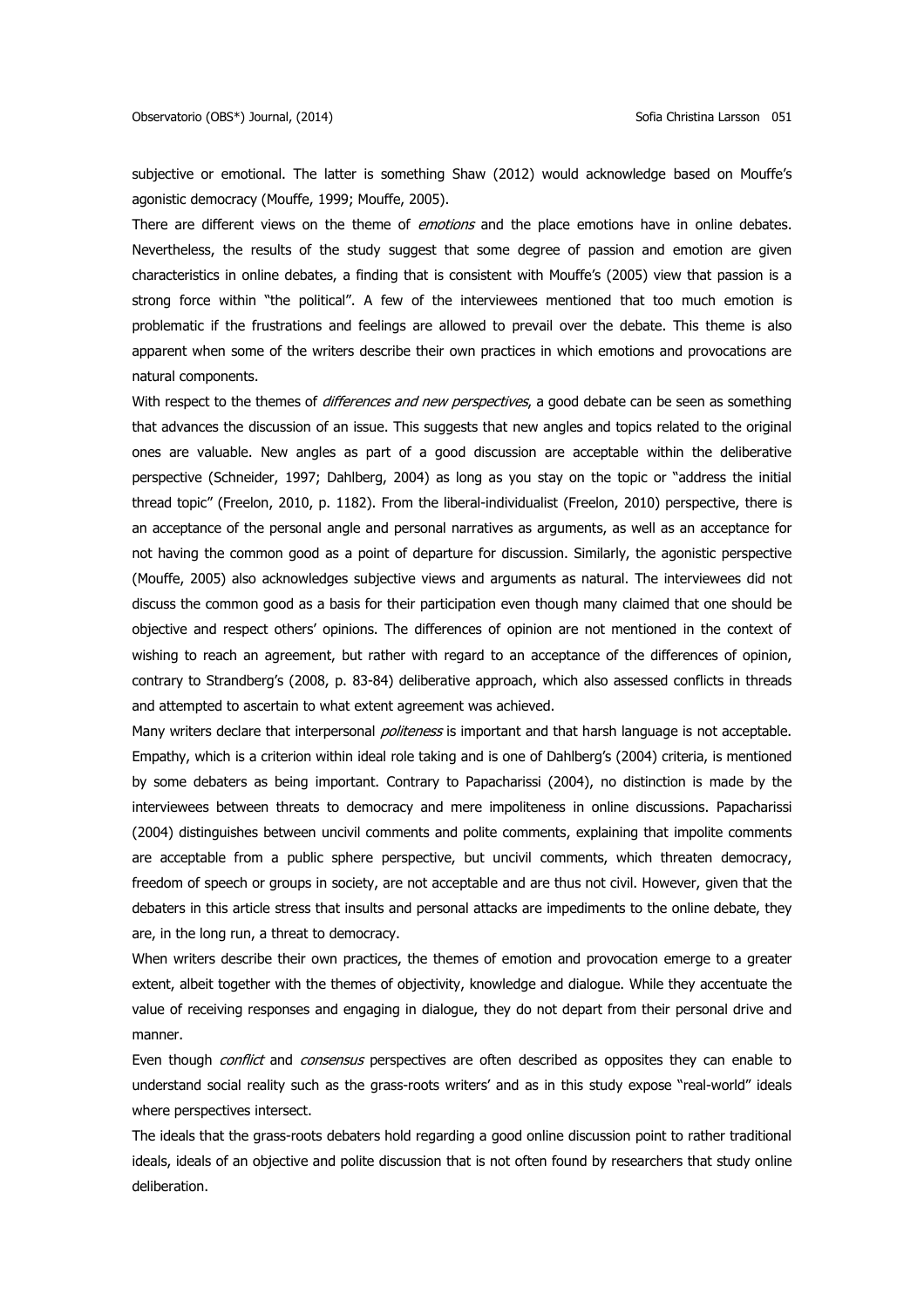### **Conclusions**

This article contributes to its field by offering great insight into ordinary citizens' ideas and norms for online debating as a result of qualitative interviews and a thematic analysis grounded in the material. The ideal debate that the interviewees present offers a bottom-up citizen perspective within a Swedish context, a point of view that has not, to any great extent, been previously studied.

One conclusion is that there is agreement among the debaters regarding certain themes. They seem to have a common understanding that *objectivity* (understood as being dispassionate and focused on facts) is important in the online debate. The lack of emphasis on the public good, consensus or "ideal role taking", together with a respect for differences of opinion points to an acknowledgement of subjectivity, personal drives and passion. Thus, their norms, in some cases, emphasize an understanding of differences and conflict. Furthermore, many agree that *respect* for each other, for the opinions expressed and for the debate itself is part of a good debate.

A second conclusion is that the main conflict among the themes is between *objectivity and emotion*, as passion and personal views conflict with a focus on the facts. This is also a distinguishing main characteristic between the deliberative and agonistic theories. Another source of tension is between emotions and politeness, where the acceptance of emotions and passionate debate, such as heated discussions, may conflict with the need for politeness. Another point of contention regards the boundary between staying on topic and an evolving debate with new angles and perspectives. Accordingly, there are both agreements and disagreements among the grass-roots debaters and among the themes that may, on occasion, contradict each other.

Consequently, the bottom-up perspective shows norms of a deliberative kind in its focus on objectivity, respect and politeness, but there is also an understanding of subjective drives and passions and the need to be oneself, as emphasized in the liberal-individualist and agonistic models.

Lastly, this group offers a perspective from those that have limited opportunities to publish and impact major debates. One could, therefore, have expected a greater skepticism regarding the norms that emphasize objectivity, a focus on facts or topics, as well as on knowledge and arguments as such a requirement could exclude non-mainstream or non-expert citizens from debates. Furthermore, in contrast to the trend within the field of online deliberation to adjust theory to be open to more forms of discussion, etc., the grass-roots debaters do not explicitly wish for a more open discussion style or less strictly regulated debates on comment threads. Instead, they define a rather traditional rational ideal online debate, however, with openness for the personal and passionate.

### **References**

- Black, L. W. (2008). Listening to the City: Difference, Identity, and Storytelling in Online Deliberative Groups. Journal of Public Deliberation, 5(1).
- Carpentier, N. (2011). Media and participation: a site of ideological-democratic struggle. Bristol: Intellect Books.
- Dahlberg, L. (2004). Net-public Sphere Research: Beyond the "First Phase". Javnost-The Public, 11(1), 27-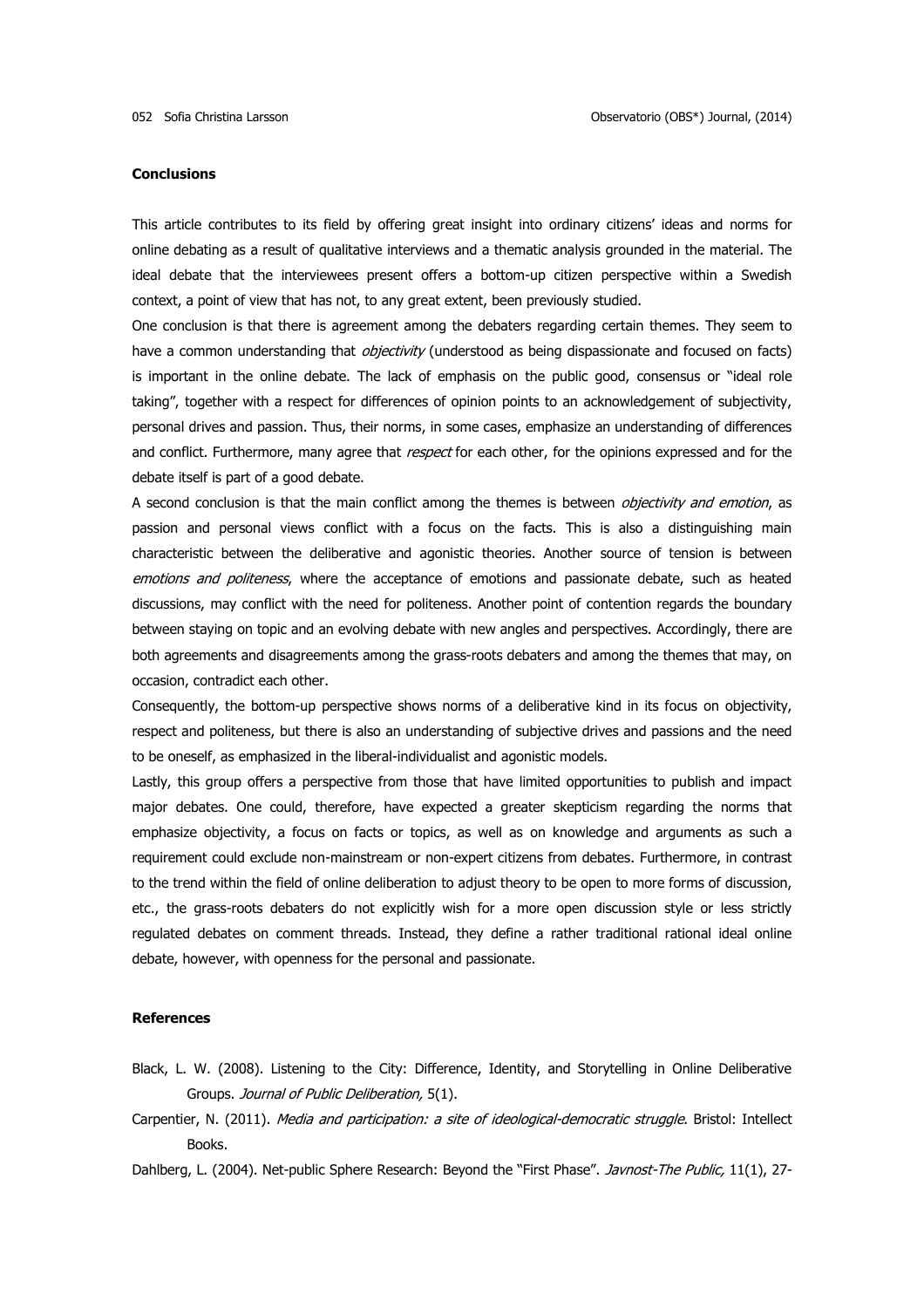44.

- Dahlberg, L. (2007). In L. Dahlberg, & E. Siapera (ed.), Radical democracy and the Internet: interrogating theory and practice 128-147. Basingstoke: Palgrave Macmillan.
- Freelon, D. G. (2010). Analyzing online political discussion using three models of democratic communication. New Media & Society, 12(7), 1172-1190.
- Gibson, W. J. & Brown, A. (2009). Working with qualitative data [Electronic resource]. Los Angeles: SAGE.
- Graham, T. (2010). Talking politics online within spaces of popular culture: The case of the Big Brother. Javnost-the Public, 17(4), 25-42.
- Hagemann, C. (2002). Participation in and Content of Two Dutch Political Party Discussion Lists on the Internet. Javnost-The Public, 9(2).
- Harp, D., & Tremayne, M. (2006). The gendered blogosphere: Examining inequality using network and feminist theory. Journalism & Mass Communication Quarterly, 83(2), 247-264.
- Helin, J. (2011). Nu slopar vi anonyma kommentarer på nätet (Now we're abolishing anonymous comments on the web). Retrieved 2012-01-20, from <http://www.aftonbladet.se/debatt/debattamnen/medier/article13544314.ab>
- Karppinen, K., Moe, H., & Svensson, J. (2008). Habermas, Mouffe and political communication. A case for theoretical eclecticism. Javnost-The Public, 15(3), 5-22.
- Laclau, E., & Mouffe, C. (2001). Hegemony and socialist strategy: towards a radical democratic politics. London: Verso.
- Loveland, M. T., & Popescu, D. (2011). Democracy on the web. Information, Communication & Society, 14(5), 684-703.
- Madon, S., & Kronqvist, P. (2012). Därför stänger vi kommentarsfälten (That's why we're closing down the comment fields). Retrieved 2012-01-20 from [http://www.newsmill.se/artikel/2012/09/11/d-rf-r](http://www.newsmill.se/artikel/2012/09/11/d-rf-r-st-nger-vi-kommentarsf-lten)[st-nger-vi-kommentarsf-lten](http://www.newsmill.se/artikel/2012/09/11/d-rf-r-st-nger-vi-kommentarsf-lten)
- Mattsson, T. (2011). Ny policy för artikelkommentarer (New policy for article comments). Retrieved 2012-01-20, from [http://bloggar.expressen.se/thomasmattsson/2011/08/ny-policy-for](http://bloggar.expressen.se/thomasmattsson/2011/08/ny-policy-for-artikelkommentarer/)[artikelkommentarer/](http://bloggar.expressen.se/thomasmattsson/2011/08/ny-policy-for-artikelkommentarer/)
- Merriam, S. B. (2009). *Qualitative research: a guide to design and implementation*. San Francisco: Jossey-Bass.
- Mitchelstein, E. (2011). Catharsis and Community: Divergent Motivations for Audience Participation in Online Newspapers and Blogs. International Journal of Communication, 5, 2014-2034.
- Mouffe, C. (1999). Deliberative democracy or agonistic pluralism? Social Research, 66(3), 745-758.
- Mouffe, C. (2005). On the political. London: Routledge.
- Mummery, J., & Rodan, D. (2013). The role of blogging in public deliberation and democracy. *Discourse,* Context and Media, 2(1), 22-39.
- Papacharissi, Z. (2004). Democracy online: civility, politeness, and the democratic potential of online political discussion groups. New Media & Society, 6(2), 259-283.
- Robertson, J. W., & McLaughlin, E. (2011). The Quality of Discussion on the Economy in UK Political Blogs in 2008. Parliamentary Affairs, 64(1), 106-128.
- Ritchie, J. & Lewis, J. (2003). Qualitative research practice: a guide for social science students and researchers. London: SAGE.